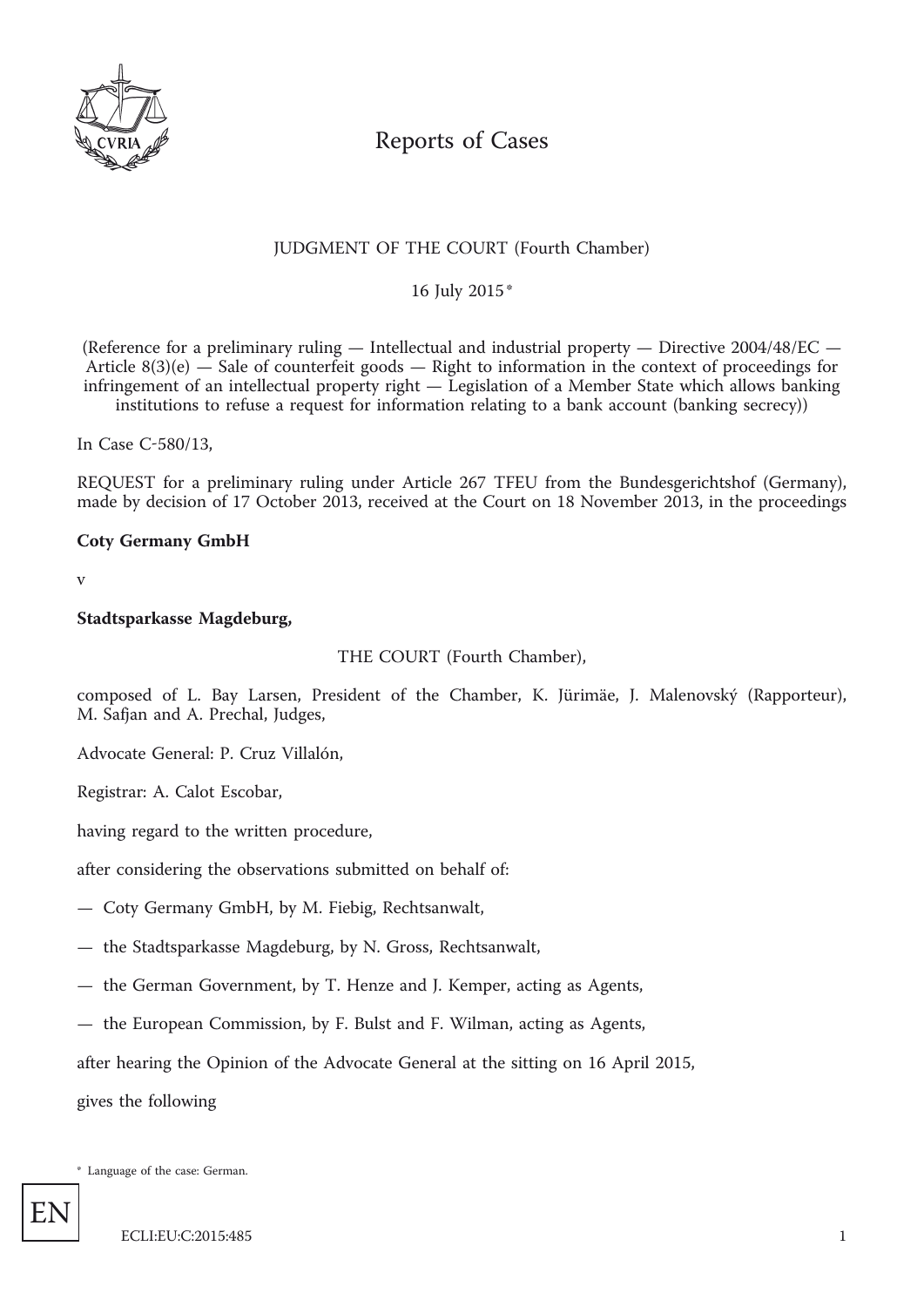## **Judgment**

- 1 This request for a preliminary ruling concerns the interpretation of Article 8(3)(e) of Directive 2004/48/EC of the European Parliament and of the Council of 29 April 2004 on the enforcement of intellectual property rights (OJ 2004 L 157, p. 45, and corrigendum OJ 2004 L 195, p. 16).
- 2 The request has been made in proceedings between Coty Germany GmbH ('Coty Germany'), a company which owns intellectual property rights, and a banking institution, the Stadtsparkasse Magdeburg ('the Stadtsparkasse'), concerning the refusal of the Stadtsparkasse to provide Coty Germany with information relating to a bank account.

## **Legal context**

## *EU law*

- 3 Recitals 2, 10, 13, 15, 17 and 32 in the preamble to Directive 2004/48 are worded as follows:
	- '(2) The protection of intellectual property should allow the inventor or creator to derive a legitimate profit from his/her invention or creation. It should also allow the widest possible dissemination of works, ideas and new know-how. At the same time, it should not hamper freedom of expression, the free movement of information, or the protection of personal data, including on the Internet.

…

- (10) The objective of this Directive is to approximate legislative systems so as to ensure a high, equivalent and homogeneous level of protection in the internal market.
- …
- (13) It is necessary to define the scope of this Directive as widely as possible in order to encompass all the intellectual property rights covered by Community provisions in this field and/or by the national law of the Member State concerned. …
- …
- (15) This Directive should not affect substantive law on intellectual property, Directive 95/46/EC of 24 October 1995 of the European Parliament and of the Council on the protection of individuals with regard to the processing of personal data and on the free movement of such data [(OJ 1995 L 281, p. 31)], Directive 1999/93/EC of the European Parliament and of the Council of 13 December 1999 on a Community framework for electronic signatures [(OJ 2000, L 13, p. 12)] and Directive 2000/31/EC of the European Parliament and of the Council of 8 June 2000 on certain legal aspects of information society services, in particular electronic commerce, in the internal market [(OJ 2000 L 178, p. 1)].

(17) The measures, procedures and remedies provided for in this Directive should be determined in each case in such a manner as to take due account of the specific characteristics of that case, including the specific features of each intellectual property right and, where appropriate, the intentional or unintentional character of the infringement.

…

<sup>…</sup>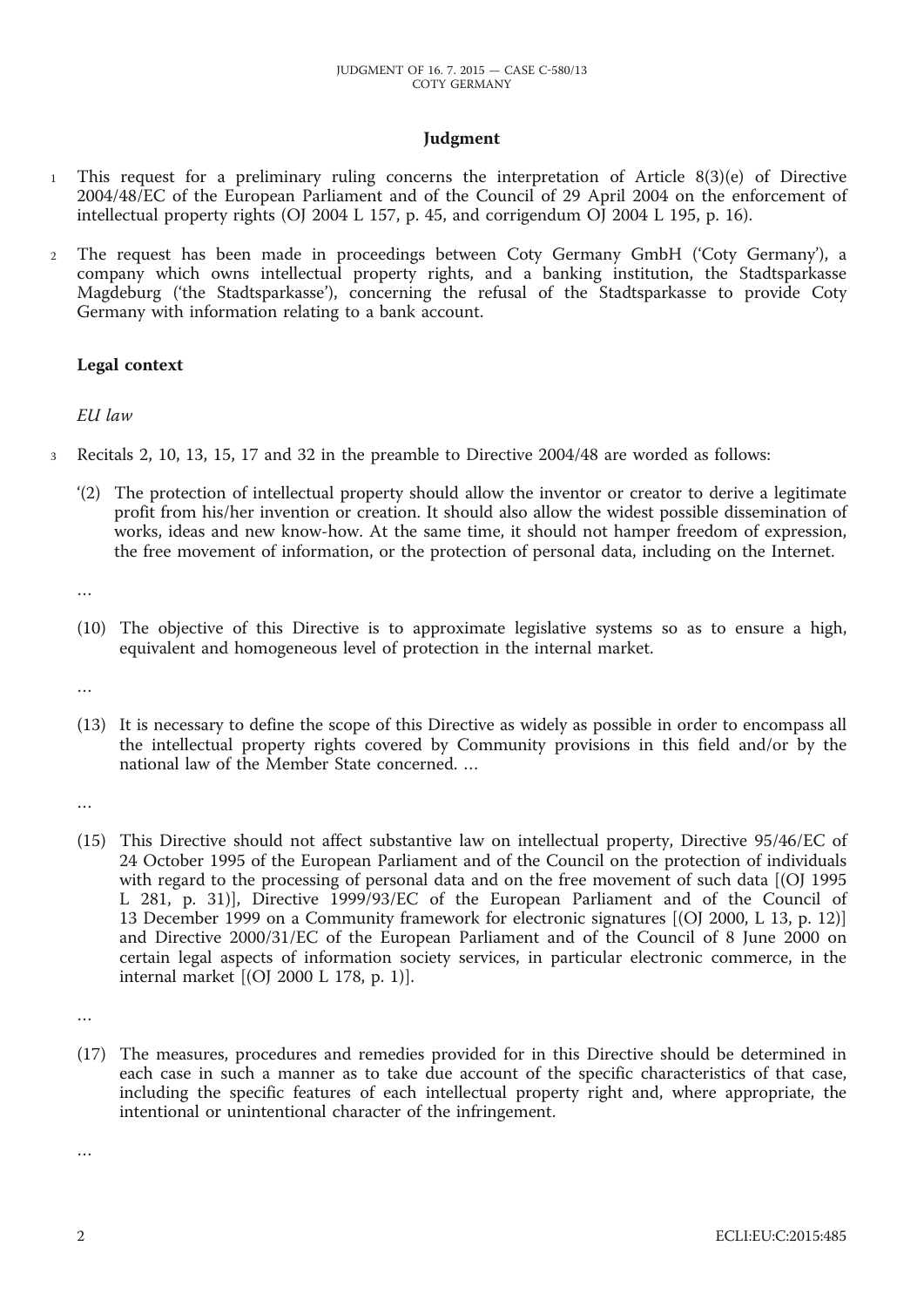- (32) This Directive respects the fundamental rights and observes the principles recognised in particular by the Charter of Fundamental Rights of the European Union [("the Charter")]. In particular, this Directive seeks to ensure full respect for intellectual property, in accordance with Article 17(2) of [the] Charter.'
- 4 Under Article 2(3)(a) of Directive 2004/48:

'This Directive shall not affect:

- (a) the Community provisions governing the substantive law on intellectual property, Directive 95/46/EC, Directive 1999/93/EC or Directive 2000/31/EC, in general, and Articles 12 to 15 of Directive 2000/31/EC in particular.'
- 5 Article 8 of Directive 2004/48, which is entitled 'Right of information', states:

'1. Member States shall ensure that, in the context of proceedings concerning an infringement of an intellectual property right and in response to a justified and proportionate request of the claimant, the competent judicial authorities may order that information on the origin and distribution networks of the goods or services which infringe an intellectual property right be provided by the infringer and/or any other person who:

- (a) was found in possession of the infringing goods on a commercial scale;
- (b) was found to be using the infringing services on a commercial scale;
- (c) was found to be providing on a commercial scale services used in infringing activities;

or

- (d) was indicated by a person referred to in point (a), (b) or (c) as being involved in the production, manufacture or distribution of the goods or the provision of the services.
- 2. The information referred to in paragraph 1 shall, as appropriate, comprise:
- (a) the names and addresses of the producers, manufacturers, distributors, suppliers and other previous holders of the goods or services, as well as the intended wholesalers and retailers;
- (b) information on the quantities produced, manufactured, delivered, received or ordered, as well as the price obtained for the goods or services in question.
- 3. Paragraphs 1 and 2 shall apply without prejudice to other statutory provisions which:
- (a) grant the right holder rights to receive fuller information;
- (b) govern the use in civil or criminal proceedings of the information communicated pursuant to this Article;
- (c) govern responsibility for misuse of the right of information;

or

(d) afford an opportunity for refusing to provide information which would force the person referred to in paragraph 1 to admit to his/her own participation or that of his/her close relatives in an infringement of an intellectual property right;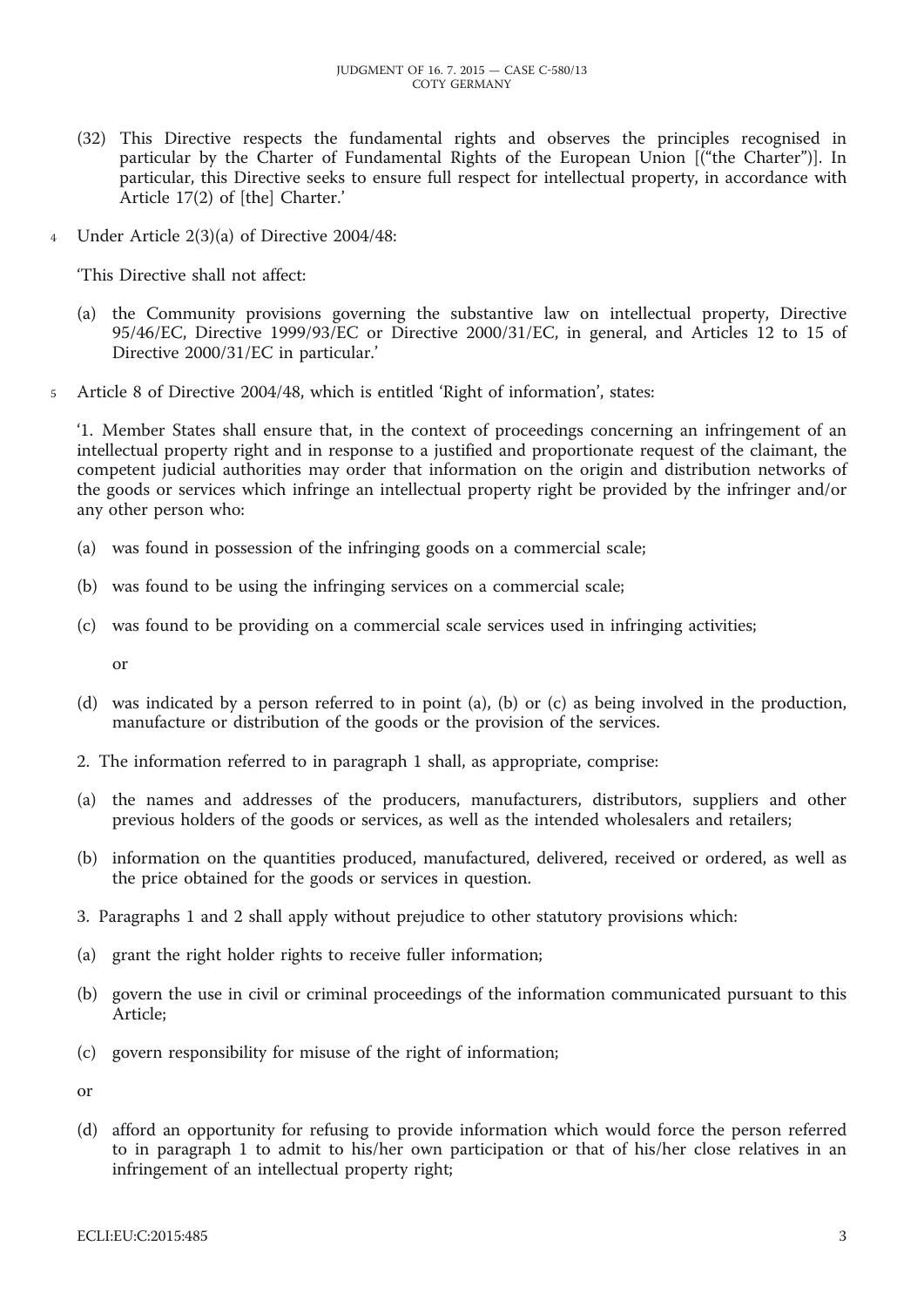or

- (e) govern the protection of confidentiality of information sources or the processing of personal data.'
- 6 Directive 95/46/EC provides in Article 2, entitled 'Definitions':

'For the purpose of this Directive:

- (a) "personal data" shall mean any information relating to an identified or identifiable natural person ("data subject"); an identifiable person is one who can be identified, directly or indirectly, in particular by reference to an identification number or to one or more factors specific to his physical, physiological, mental, economic, cultural or social identity;
- (b) "processing of personal data" ("processing") shall mean any operation or set of operations which is performed upon personal data, whether or not by automatic means, such as collection, recording, organisation, storage, adaptation or alteration, retrieval, consultation, use, disclosure by transmission, dissemination or otherwise making available, alignment or combination, blocking, erasure or destruction;

.<br>. . .

#### *German law*

7 The Law on Trade Marks (Markengesetz) of 25 October 1994 (BGBl. 1994 I, p. 3082), as amended by the Law of 19 October 2013 (BGBl. 2013 I, p. 3830, 'the Markengesetz'), provides in Paragraph 19, entitled 'Right to information':

'1. The proprietor of a trade mark or a trade name may, in the cases referred to in Paragraphs 14, 15 and 17, require the infringer to provide immediately information on the origin and distribution networks of the goods or services identified as being illicit.

2. In the case of an obvious infringement or in cases where the proprietor of a trade mark or a trade name has brought an action against the infringer, the right shall also stand (notwithstanding subparagraph 1) against a person who, on a commercial scale,

- (1) was in possession of the infringing goods;
- (2) used the infringing services;
- (3) provided services used in the infringing activities, or
- (4) was indicated by the person referred to in points 1, 2 or 3 as being involved in the production, manufacture or distribution of those goods or in the provision of those services,

unless that person is permitted to refuse to give evidence in proceedings against the infringer under Paragraphs 383 to 385 of the Civil Procedure Code (Zivilprozessordnung). In the event that the right to information under the first sentence is asserted, the court may, on request, stay proceedings against the infringer until resolution of the dispute for the right to information. The person required to provide information may demand, from the person harmed, compensation for the necessary costs incurred in providing that information.'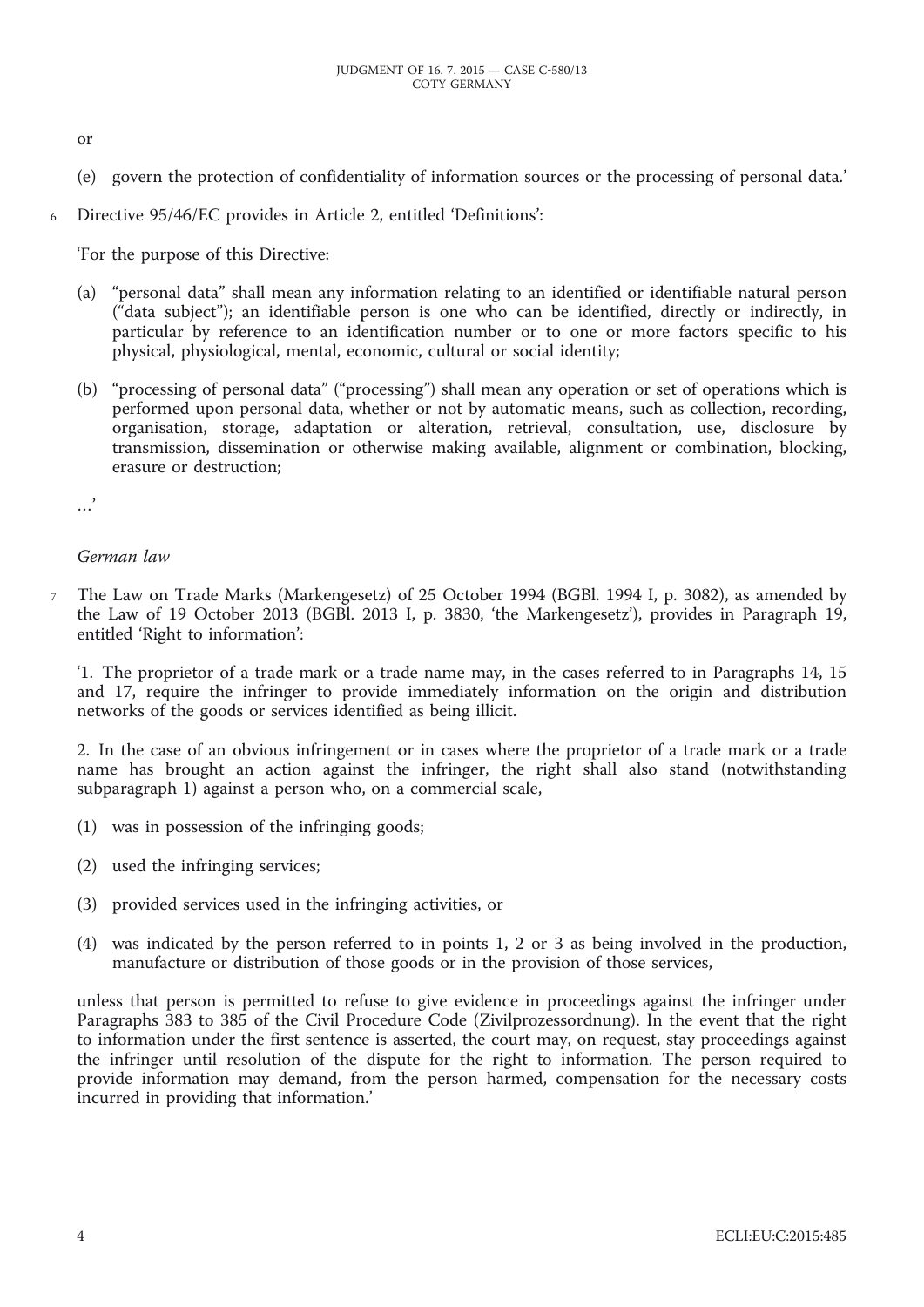8 Paragraph 383 of the Civil Procedure Code, in the version published on 5 December 2005 (BGBl. 2005 I, p. 3202), entitled 'Refusal to give evidence on personal grounds', provides, in subparagraph 1:

'The following persons are entitled to refuse to give evidence:

…

6. persons who, as a result of their office, position or trade, have been entrusted with facts which, owing to their nature or in accordance with a legal provision, must be kept secret, the right to refuse to give evidence concerning facts to which the obligation of secrecy relates.'

## **The dispute in the main proceedings and the question referred**

- 9 Coty Germany produces and distributes perfumes and holds an exclusive licence for the Community trade mark Davidoff Hot Water, registered under number 968661, for perfumery.
- 10 In January 2011, Coty Germany purchased a bottle of perfume bearing the trade mark Davidoff Hot Water on an Internet auction platform. It paid the sum corresponding to the price of that product into the bank account opened with the Stadtsparkasse which had been supplied to it by the seller.
- 11 After finding that it had purchased a counterfeit product, Coty Germany asked that auction platform to provide it with the real name of the holder of the account of that platform from which the perfume had been sold to it (the sale having been made under an alias). The person named admitted to being the holder of that account, but denied being the seller of the product concerned and, relying on her right not to give evidence, refused to provide further information.
- 12 Coty Germany contacted the Stadtsparkasse to ask it, on the basis of Paragraph 19(2) of the Markengesetz, for the name and address of the holder of the bank account into which it had paid the amount corresponding to the price of the counterfeit goods purchased. The Stadtsparkasse, invoking banking secrecy, refused to provide Coty Germany with that information.
- 13 Coty Germany brought an action before the Landgericht Magdeburg (Regional Court, Magdeburg), which ordered the Stadtsparkasse to provide the information requested.
- 14 The Oberlandesgericht Naumburg (Higher Regional Court, Naumburg), the appeal court seised by the Stadtsparkasse, quashed the judgment at first instance, holding that the request to be provided with the information concerned was not justified under point 3 of the first sentence of Paragraph 19(2) of the Markengesetz.
- 15 The Oberlandesgericht Naumburg took the view that although the services provided by the Stadtsparkasse  $\overline{\phantom{a}}$  in the case before the referring court, the holding of a current account  $\overline{\phantom{a}}$  had been used to carry out the infringing activity, the Stadtsparkasse, as a banking institution, was entitled, under the first sentence of Paragraph 19(2) of the Markengesetz, in conjunction with Paragraph 383(1) of the Civil Procedure Code, to refuse to give evidence in civil proceedings.
- 16 That court held that that conclusion was not invalidated by the interpretation which must be made of those provisions in the light of Directive 2004/48.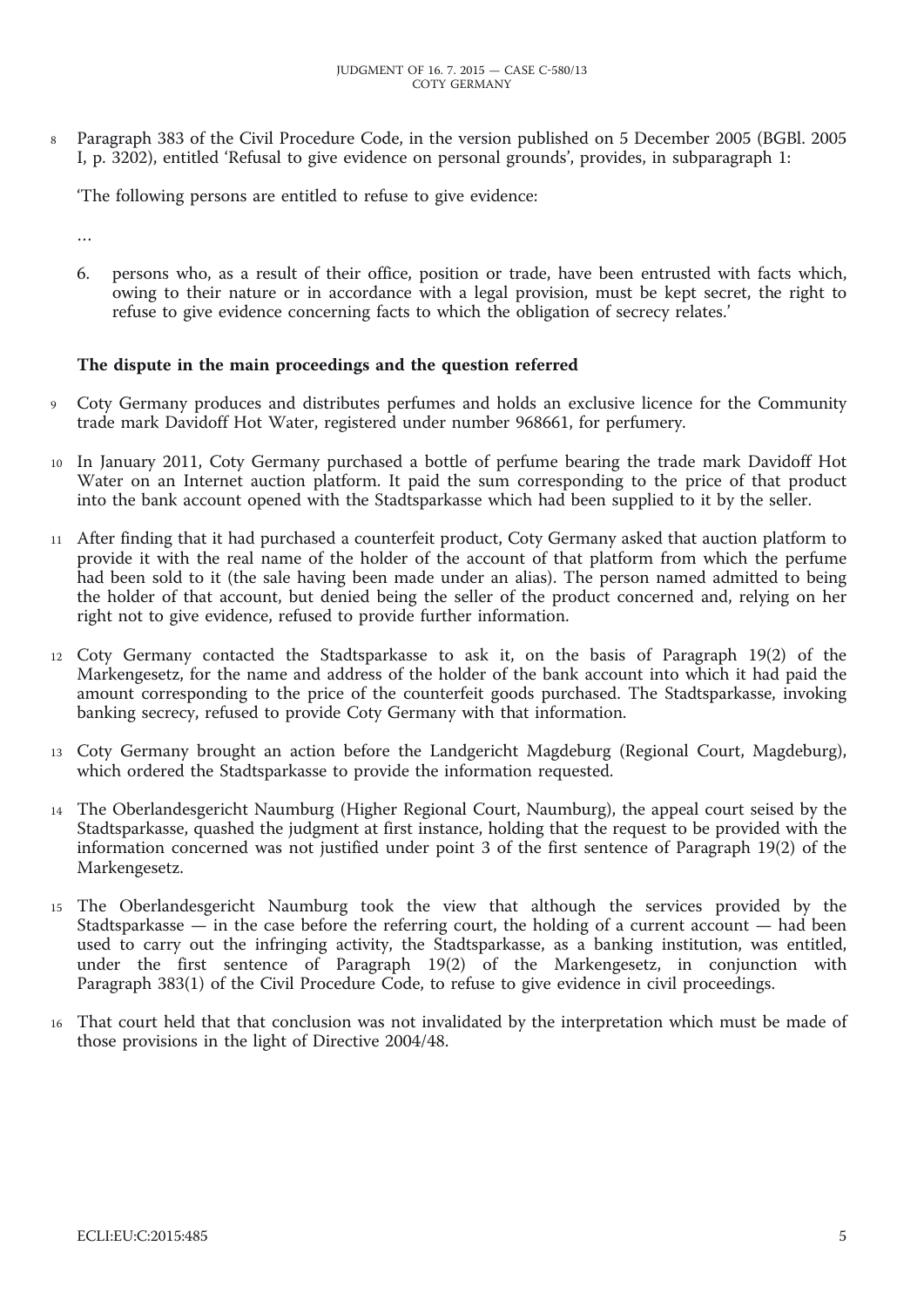17 Coty Germany brought an appeal on a point of law before the Bundesgerichtshof (Federal Court of Justice) maintaining its claims. Entertaining doubts as the interpretation to be made of Directive 2004/48, in particular of Article 8 thereof, the Bundesgerichtshof decided to stay the proceedings and to refer the following question to the Court of Justice for a preliminary ruling:

'Must Article 8(3)(e) of Directive 2004/48 be interpreted as precluding a national provision which, in a case such as that in the main proceedings, allows a banking institution to refuse, by invoking banking secrecy, to provide information pursuant to Article  $8(1)(c)$  of that directive concerning the name and address of an account holder?'

## **Admissibility**

- 18 The Stadtsparkasse argues that the request for a preliminary ruling is inadmissible, maintaining that the dispute before the referring court is governed not by Directive 2004/48, but by national law alone, since the request for information at issue in the main proceedings does not relate to proceedings concerning an infringement of an intellectual property right but rather to a case of obvious infringement of rights attached to a Community trade mark. In its view, such a case does not fall within Directive 2004/48.
- 19 In that regard, as stated by the Advocate General in point 20 of his Opinion, a request for information made in the context of proceedings relating to an obvious infringement of rights attached to a trade mark falls within the scope of Article 8(1) of Directive 2004/48.
- 20 That conclusion is borne out by recital 13 in the preamble to Directive 2004/48, which states that it is necessary to define the scope of the directive as widely as possible in order to encompass all the intellectual property rights covered by Community provisions in this field and/or by the national law of the Member State concerned. Therefore it is appropriate to consider that that directive also applies to proceedings concerning an infringement of rights attached to a Community trade mark.
- 21 The request for a preliminary ruling must therefore be regarded as admissible.

## **Consideration of the question referred**

- 22 By its question, the referring court asks, in essence, whether Article 8(3)(e) of Directive 2004/48 must be interpreted as precluding a provision which, in a situation such as that at issue in the main proceedings, allows a banking institution to invoke banking secrecy in order to refuse to provide, pursuant to Article 8(1)(c) of that directive, information concerning the name and address of an account holder.
- 23 In the first place, it can be seen from the wording of Article 8(1)(c) of Directive 2004/48 that the Member States are to ensure that, in the context of proceedings concerning an infringement of an intellectual property right and in response to a justified and proportionate request of the claimant, the competent judicial authorities may order that information on the origin and distribution networks of the goods or services which infringe an intellectual property right be provided by any person who was found to be providing on a commercial scale services used in the infringing activities.
- 24 That provision must be read in the light of recital 17 in the preamble to Directive 2004/48, which states that the measures, procedures and remedies provided for in that directive should be determined in each case in such a manner as to take due account of the specific features of each intellectual property right and, where appropriate, the intentional or unintentional character of the infringement.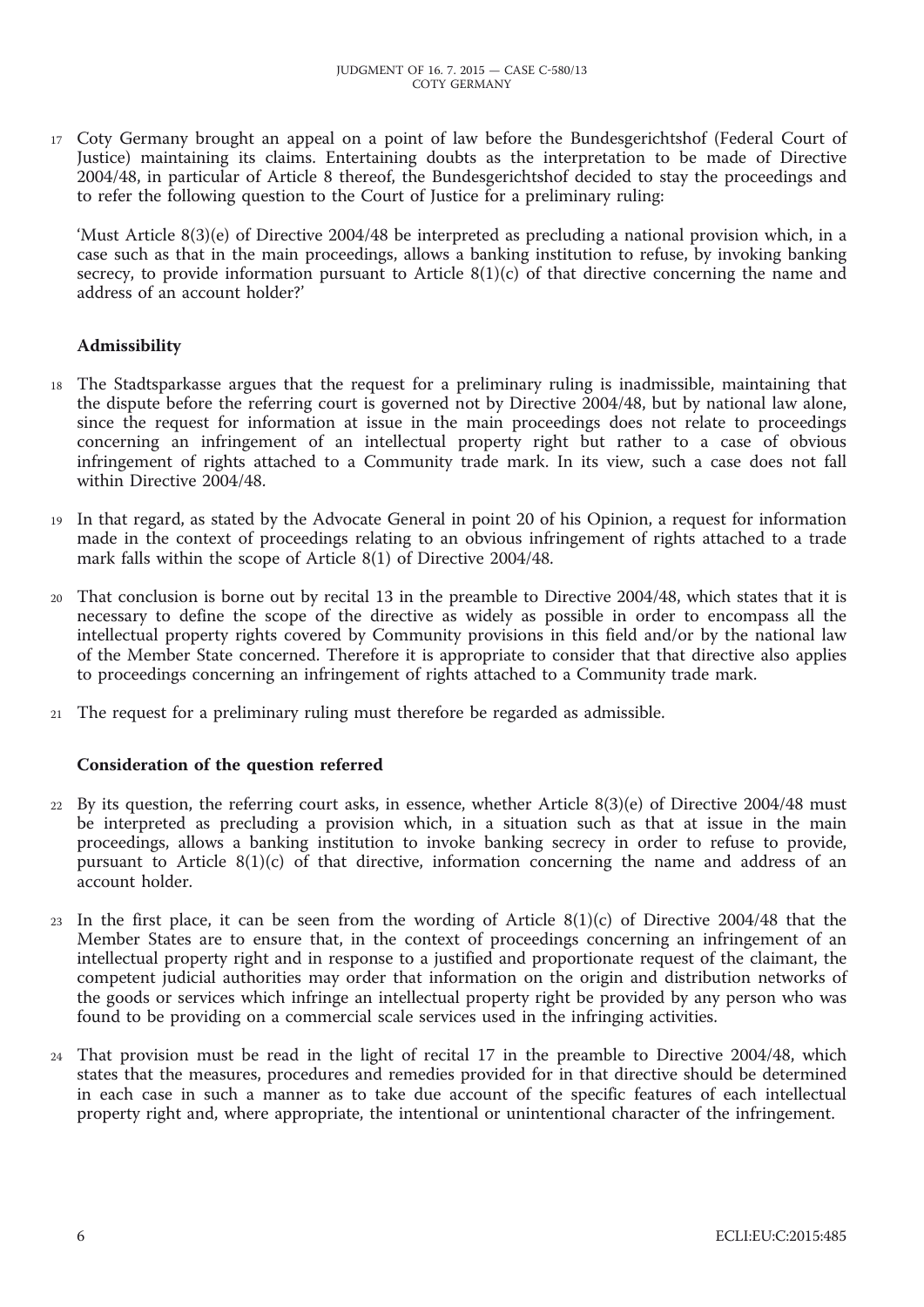- 25 In the second place, it follows from Article 8(3)(e) of Directive 2004/48 that Article 8(1) thereof applies without prejudice to other statutory provisions which govern the protection of confidentiality of information sources or the processing of personal data.
- 26 It is common ground that a banking institution, such as that at issue in the main proceedings, is capable of falling within the scope of Article  $8(1)(c)$  of Directive 2004/48. It is also common ground that the communication, by such a banking institution, of the name and address of one of its customers constitutes processing of personal data, as defined in Article 2(a) and (b) of Directive 95/46.
- 27 A national provision, such as that at issue in the main proceedings, which allows a banking institution to withhold the information requested in the context of civil proceedings by invoking banking secrecy, is therefore capable of falling within the scope of Article 8(3)(e) of Directive 2004/48.
- 28 Article 8(1)(c) of Directive 2004/48 and Article 8(3)(e) thereof, read together, require that various rights be complied with. First, the right to information and, second, the right to protection of personal data must be complied with.
- The right to information which is intended to benefit the applicant in the context of proceedings concerning an infringement of his right to property thus seeks, in the field concerned, to apply and implement the fundamental right to an effective remedy guaranteed in Article 47 of the Charter, and thereby to ensure the effective exercise of the fundamental right to property, which includes the intellectual property right protected in Article 17(2) of the Charter. As noted by the Advocate General in point 31 of his Opinion, the first of those fundamental rights is a necessary instrument for the purpose of protecting the second.
- 30 The right to protection of personal data, granted to the persons referred to in Article 8(1) of Directive 2004/48, is part of the fundamental right of every person to the protection of personal data concerning him, as guaranteed by Article 8 of the Charter and by Directive 95/46.
- 31 As regards those rights, it is clear from recital 32 in the preamble to Directive 2004/48 that the directive respects the fundamental rights and observes the principles recognised by the Charter. In particular, that directive seeks to ensure full respect for intellectual property, in accordance with Article 17(2) of the Charter.
- 32 At the same time, as is clear from Article 2(3)(a) of Directive 2004/48 and from recitals 2 and 15 in the preamble thereto, the protection of intellectual property is not to hamper, inter alia, the protection of personal data, so that Directive 2004/48 cannot, in particular, affect Directive 95/46.
- 33 The present request for a preliminary ruling thus raises the question of the need to reconcile the requirements of the protection of different fundamental rights, namely the right to an effective remedy and the right to intellectual property, on the one hand, and the right to protection of personal data, on the other (see, to that effect, judgment in *Promusicae*, C-275/06, EU:C:2008:54, paragraph 65).
- 34 In that regard, it must be borne in mind, in the first place, that, according to the case-law of the Court, EU law requires that, when transposing directives, the Member States take care to rely on an interpretation of them which allows a fair balance to be struck between the various fundamental rights protected by the EU legal order. Subsequently, when implementing the measures transposing those directives, the authorities and courts of the Member States must not only interpret their national law in a manner consistent with those directives but also make sure that they do not rely on an interpretation of them which would be in conflict with those fundamental rights or with the other general principles of EU law (see judgment in *Promusicae*, C-275/06, EU:C:2008:54, paragraph 70).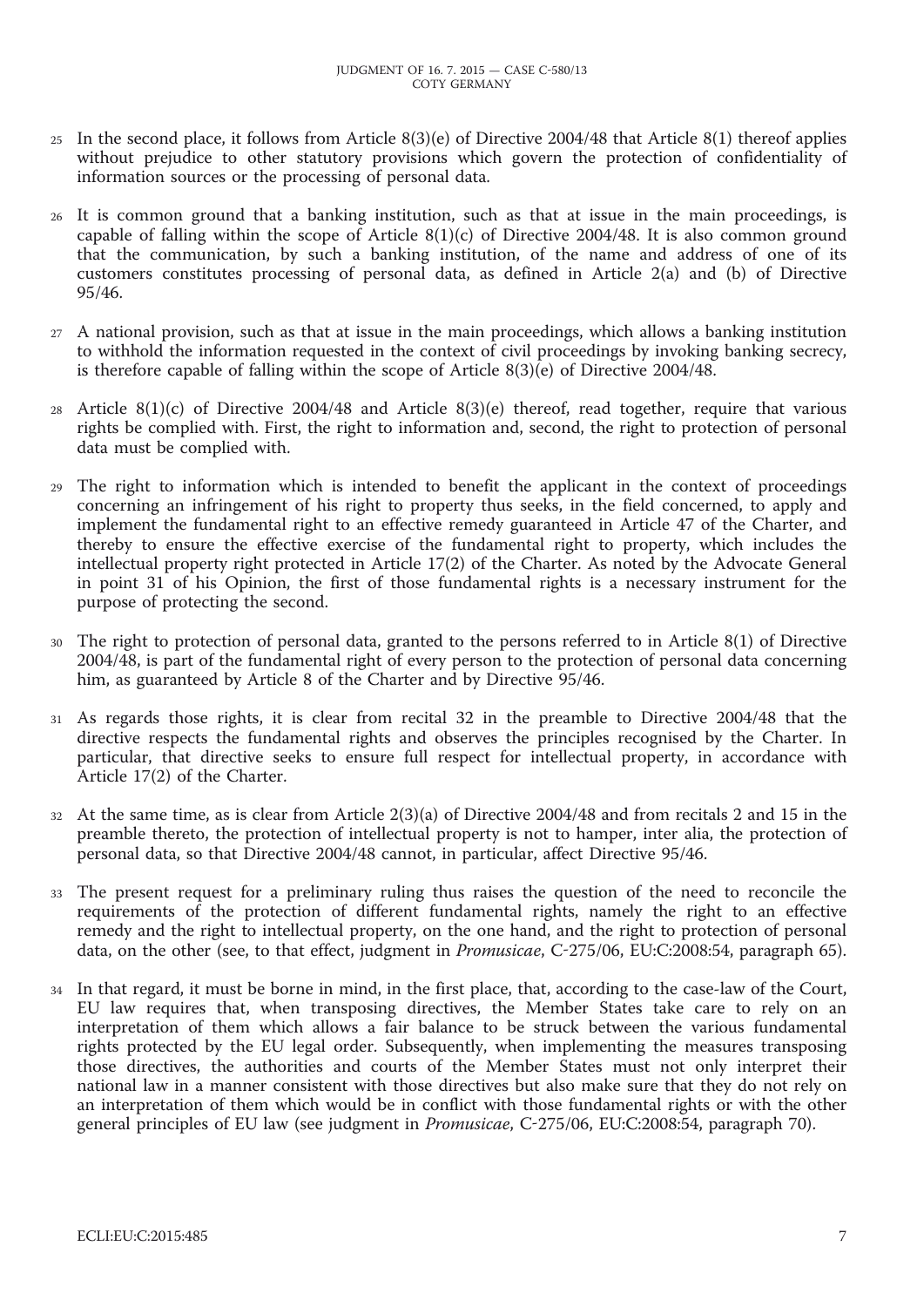- 35 In the second place, it should be noted that Article 52(1) of the Charter states, inter alia, that any limitation on the exercise of the rights and freedoms recognised must respect the essence of those rights and freedoms and that it is apparent from the case-law of the Court that a measure which results in serious infringement of a right protected by the Charter is to be regarded as not respecting the requirement that such a fair balance be struck between the fundamental rights which must be reconciled (see, as regards an injunction, judgments in *Scarlet Extended*, C-70/10, EU:C:2011:771, paragraphs 48 and 49, and *Sabam*, C-360/10, EU:C:2012:85, paragraphs 46 and 47).
- 36 In the present case, the national provision at issue in the main proceedings allows a banking institution to invoke banking secrecy in order to refuse to provide, pursuant to Article  $8(1)(c)$  of Directive 2004/48, information concerning the name and address of an account holder. However, although it is true that Article 8(1) of that directive does not recognise an autonomous right to information which individuals may exercise directly against the infringer or the persons covered by Article  $8(1)(a)$  to  $(d)$ of that directive, it nevertheless imposes on the Member States an obligation to ensure that that information can be obtained by means of measures of enquiry ordered by a court.
- 37 It appears that the provision of national law at issue in the main proceedings, taken in isolation, allows such an unlimited refusal, since its wording does not contain any condition or qualification, a matter which is, however, for the referring court to determine.
- 38 Accordingly, such a provision of national law, taken in isolation, is liable to frustrate the right to information recognised in Article 8(1) of Directive 2004/48 and is therefore, as follows from paragraph 29 of the present judgment, such as to infringe the fundamental right to an effective remedy and the fundamental right to intellectual property.
- In that regard, that unlimited and unconditional authorisation to invoke banking secrecy is such as to prevent the procedures laid down by Directive 2004/48 and the measures taken by the competent national authorities, in particular when they seek to order the disclosure of necessary information under Article 8(1) of that directive, from taking due account of the specific characteristics of each intellectual property right and, where appropriate, the intentional or unintentional character of the infringement.
- 40 It follows that an authorisation of that kind is capable of seriously impairing, in the context of Article 8 of Directive 2004/48, the effective exercise of the fundamental right to intellectual property — to the benefit of the right of persons covered by Article 8(1) of Directive 2004/48 to the protection of personal data concerning them — as a result of the obligation, for a banking institution, to respect banking secrecy.
- 41 It follows from the foregoing that a national provision, such as that at issue in the main proceedings, taken in isolation, is such as to seriously infringe the fundamental right to an effective remedy and, ultimately, the fundamental right to intellectual property, enjoyed by the holders of those rights, and that it does not, therefore, comply with the requirement to ensure a fair balance between the various fundamental rights weighed up in Article 8 of Directive 2004/48.
- 42 It is, however, for the referring court to determine whether there are, in the national law concerned, any other means or other remedies which would allow the competent judicial authorities to order that the necessary information concerning the identity of persons who are covered by Article 8(1) of Directive 2004/48 be provided, in view of the specific circumstances of each case, in accordance with recital 17 in the preamble to that directive.